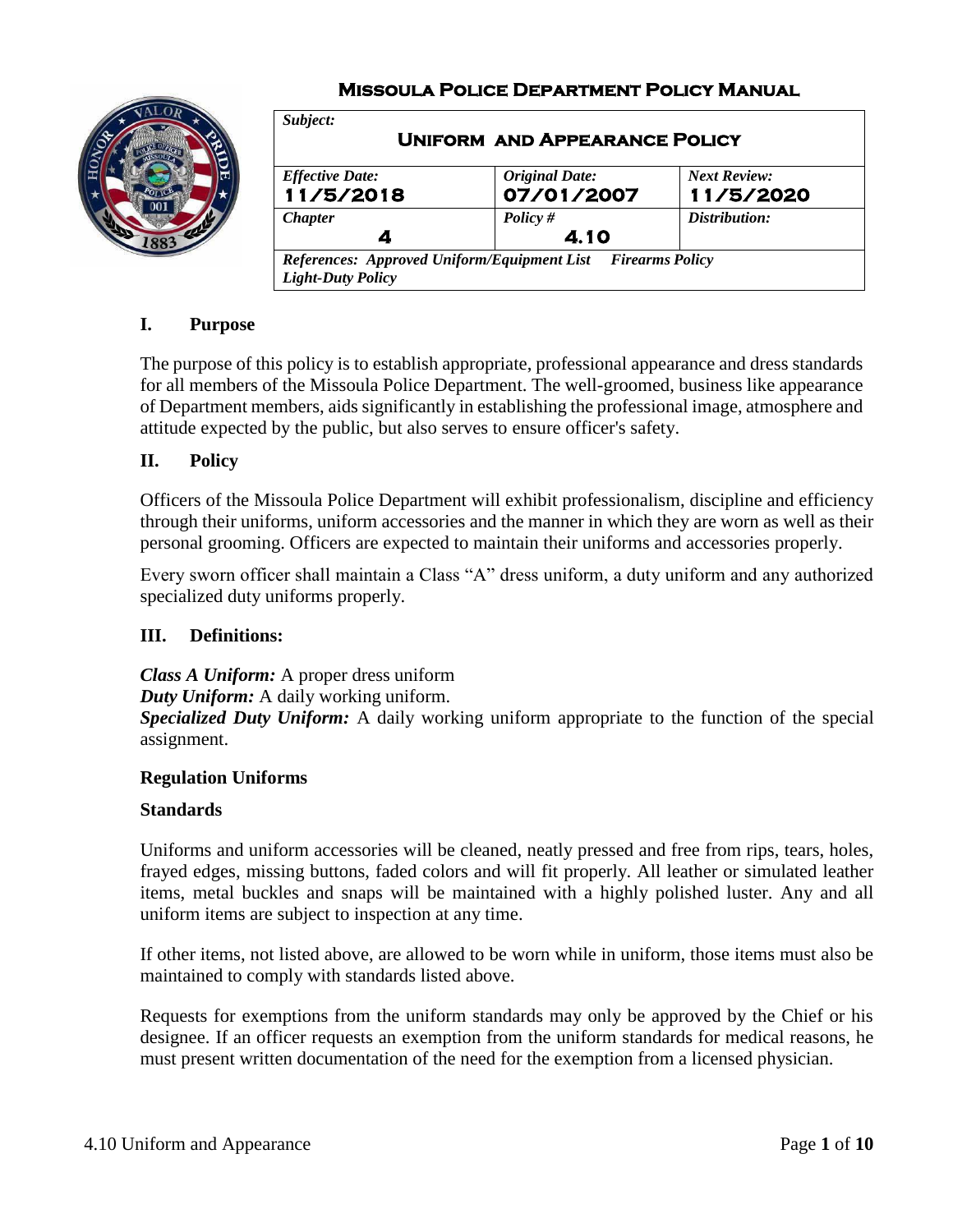### **Class A Uniform,** shall consist of *approved***:**

- $\bullet$  Hat-8 point w/ hat badge
- Eisenhower Jacket
- Long/Short Sleeve Button style shirt
- Dress Trousers
- Neck tie
- Socks- black or navy
- Shoes or boots- black, smooth round toe
- Duty Gear unless approved by Chief or designee

**Duty Uniform,** shall consist of *approved***:**

- Long or short sleeve, button style shirt
- Dress trousers or approved shift tactical pants
- Shoes or boots- black, smooth round-toe
- Tee shirt
- White or black crew style
- Summer or winter jacket

# *REQUIRED WITH ALL UNIFORMS*

- The Missoula Police Department badge (or sewn-on badge patch, as approved) shall be displayed on the outermost uniform garment at all times.
- $\div$  Each member shall wear a nametag with, at a minimum, their first initial and last name affixed to their outermost uniform garment at all times. Gold for Lt. and above, silver for Sgt and below or direct embroidered/sewn-on to the garment.

### **Duty Gear:**

- All issued duty gear and equipment holders will be black leather (or simulated leather) with basket weave design. Black nylon gear is optional for duty wear in Bianchi Accumold or Elite series.
- Duty gear may consist of any of the following equipment:
- Holster- security Level 2 or above, or any holster approved by the Chief of Police or his designee per the firearms policy.
- Blade Tech or Taser brand exoskeleton holster or other approved holster, black in color
- Handcuff case(s), OC-10 holder, magazines holders, radio holder, belt keepers, inner  $\&$ outer belts, flashlight holders, key holders.

### **Additional Equipment:**

- Mag Light or Streamlight brand, halogen or LED flashlight black in color
- Handcuffs; Peerless or Smith & Wesson brands, silver or black in color, hinged or chain style.
- Dark or metal framed sunglasses. Mirrored or multi-colored lenses and frames are not acceptable. Straps are acceptable but must be black or navy in color.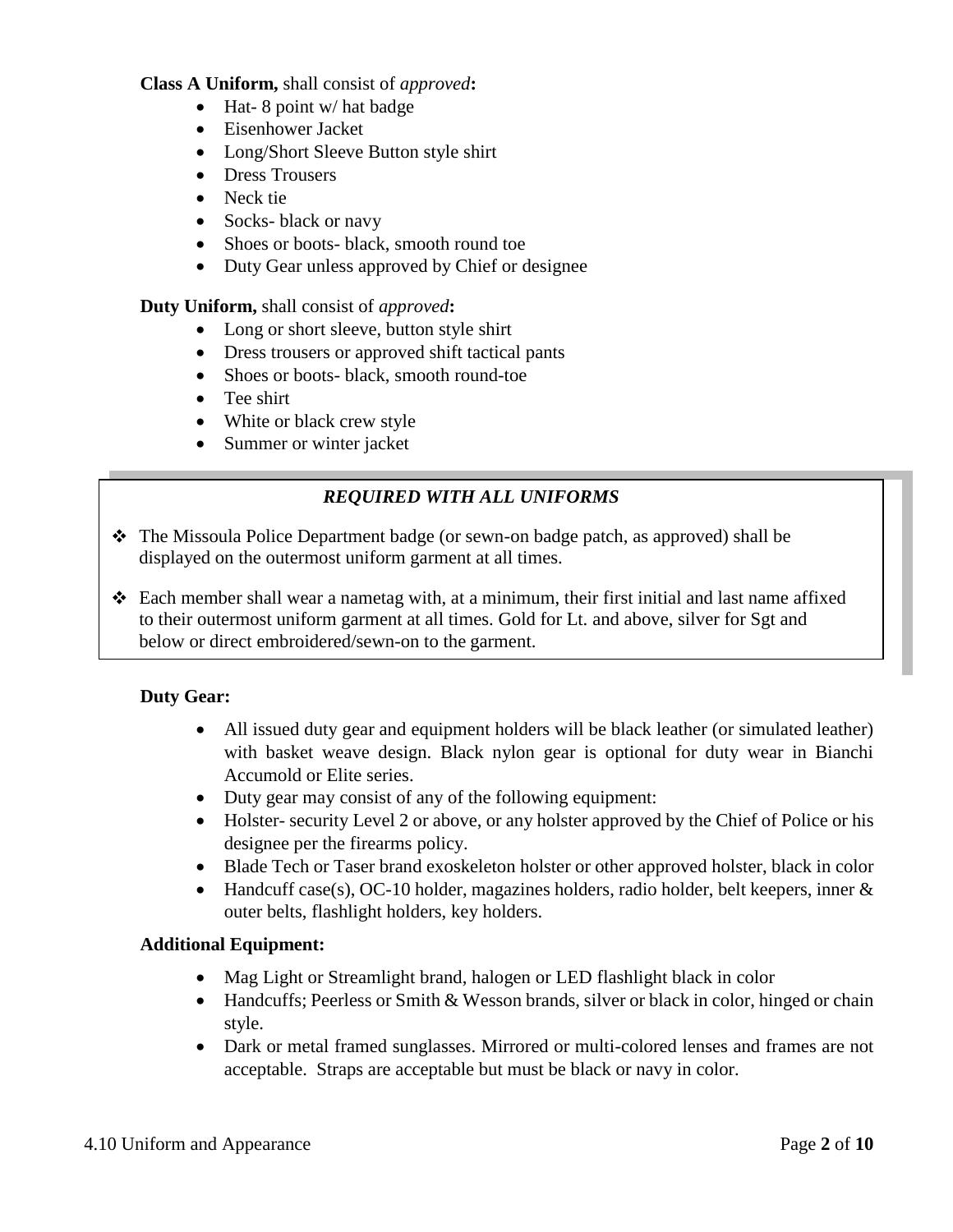### **Restricted Items**

- Only those emblems, patches and accessory items specifically authorized by the Chief of Police or his designee will be worn with the authorized Department uniform.
- Pins, buttons, printed or graphic clothing displaying commercial advertising of brand names, political issues or alcohol or containing pictures, slogans of an offensive nature are not allowed
- No baseball caps shall be worn without permission of the Chief of Police.
- Any non-issued equipment that an officer wishes to carry or wear must have the approval of the Chief of Police or his designee.
- No brand names or logos shall be prominently displayed on footwear. No cowboy boots or work boots (White, Buffalo brand etc) will be allowed.
- No pins, ribbons or other accessories are allowed to be worn on Department hats.

# **Miscellaneous Provisions:**

- All new uniform/equipment purchases shall be from the current Department Approved Uniform/Equipment List, available from the Patrol Captain or training officer.
- The Department will annually publish the approved list to update items so that our uniform and equipment will take advantage of the newest technology. Style & brand changes may be added or deleted in this policy upon approval by the Chief of Police or his designee.
- (Grandfather exceptions): Previously authorized uniforms and equipment that is in good condition, proper working order and meets department color, style and construction standards may be allowed for use until such time that is requires replacement or at the direction of the division commander.
- Long Sleeve shirts will be worn with sleeves fully extended and buttoned at wrist.
- External Carriers may be worn with a cloth badge and shall have POLICE across the back panel.

### **Inclement or Severe Weather:**

- Temporary deviations from normal uniform attire may be approved by the employee's supervisor in the event of extreme climatic conditions. This may include, but is not limited to the wearing of rainwear, sweaters, boots, gloves and hats. The following items are pre-authorized for cold weather:
- MPD watch cap-black
- $\bullet$  Ear warmer band black
- Black turtleneck, mock turtleneck or dickey may be worn with a duty uniform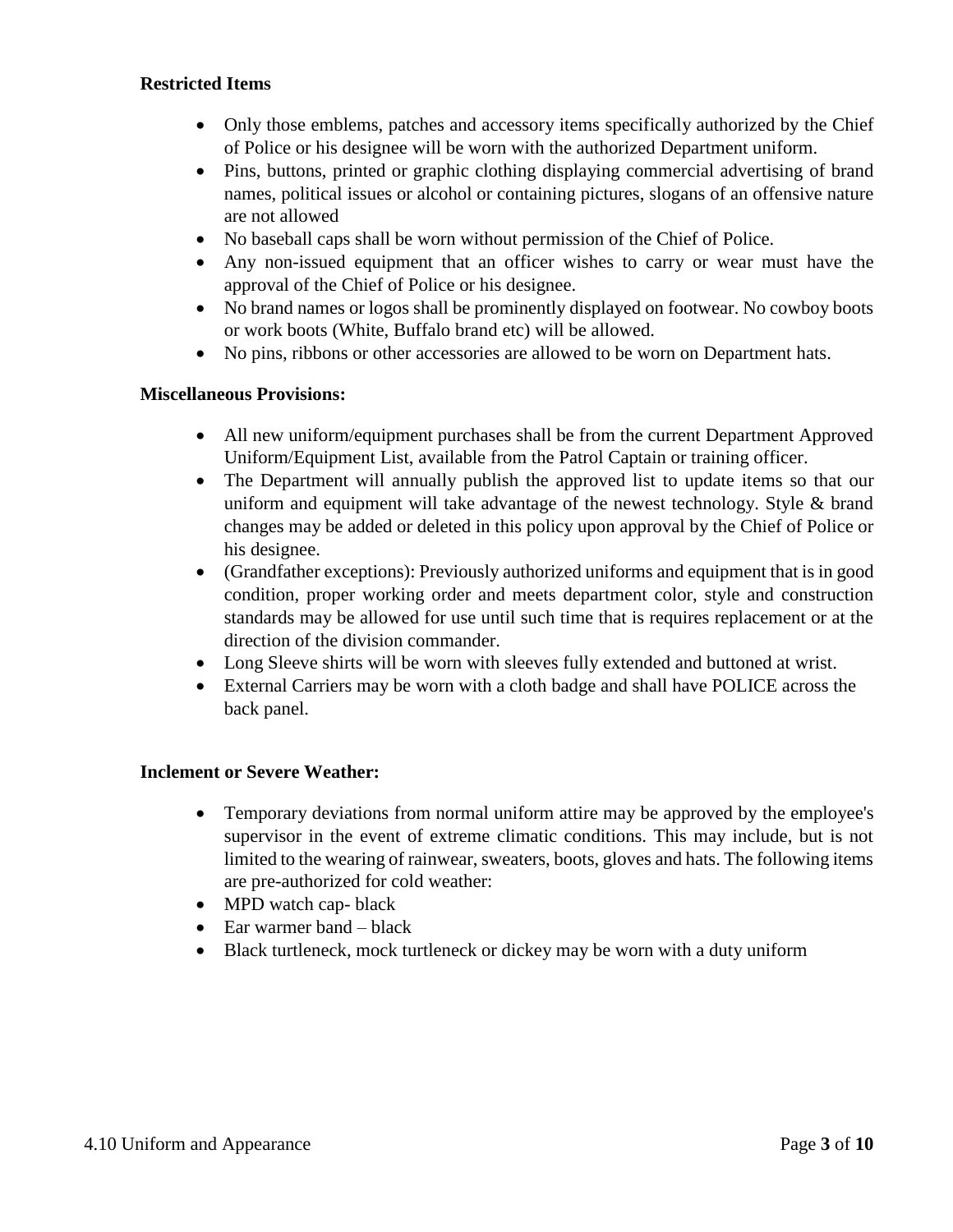# **Ornamentation and Emblems of Rank Metal Collar**

#### **Ornaments – Size and Color:**

- Eisenhower (Ike) Jacket
	- $\circ$  1/<sub>2</sub>" Gold for Lieutenant rank and above, Silver for Sergeant and Officers
- Short or Long sleeve shirt
- $3/8$ " Gold for Lieutenant rank and above, Silver for Sergeant and Officers
- Police Officers, Corporal and Sergeant are not required to wear collar brass. Corporal and Sergeant. will wear the appropriate chevrons on the sleeves of the shirt. Lieutenant and above will still wear appropriate collar brass.

### **Eisenhower (Ike) Jacket:**

### **Chief, Assistant Chief, Captain, and Lieutenant**

- $\bullet$   $\frac{1}{2}$ " Gold "MPD" on each lapel,  $\frac{1}{4}$ " below top of lapel centered between the side of the lapel and the seam and parallel to the top of the lapel.
- One  $(1)$   $\frac{1}{2}$ " gold braid stripe on each sleeve 3" from the bottom edge of the sleeve.
- Shoulder ornaments on each shoulder loop denoting appropriate rank shall be:

| Chief                  | 4 gold stars       |
|------------------------|--------------------|
| <b>Assistant Chief</b> | 3 gold stars       |
| Captain                | 2 gold bars $(1")$ |
| Lieutenant             | 1 gold bar $(1")$  |

### **Sergeant and Corporal**

- 2 or 3 bar sleeve chevron, light blue cloth outlined in white on body of dark blue cloth to be worn with point up, midway between elbow and shoulder on both sleeves.
- $\bullet$   $\frac{1}{2}$  " Silver "MPD" pin on each lapel  $\frac{1}{4}$ " below top of lapel, centered between the side of the lapel and the seam, and parallel to the top of the lapel.



**1 Sergeant pictured**

- Silver 3-bar chevrons  $5/8$ " high,
- $\bullet$   $\frac{1}{4}$  above bottom of collar, centered between edge of collar and the seam, and parallel to bottom of collar. Same for Corporal with two bar chevrons.

### **Police Officers**

 $\bullet$   $\frac{1}{2}$ " Silver "MPD" on each lapel  $\frac{1}{4}$ " below top of lapel, centered between the side of the lapel and the seam and parallel to the top of the lapel.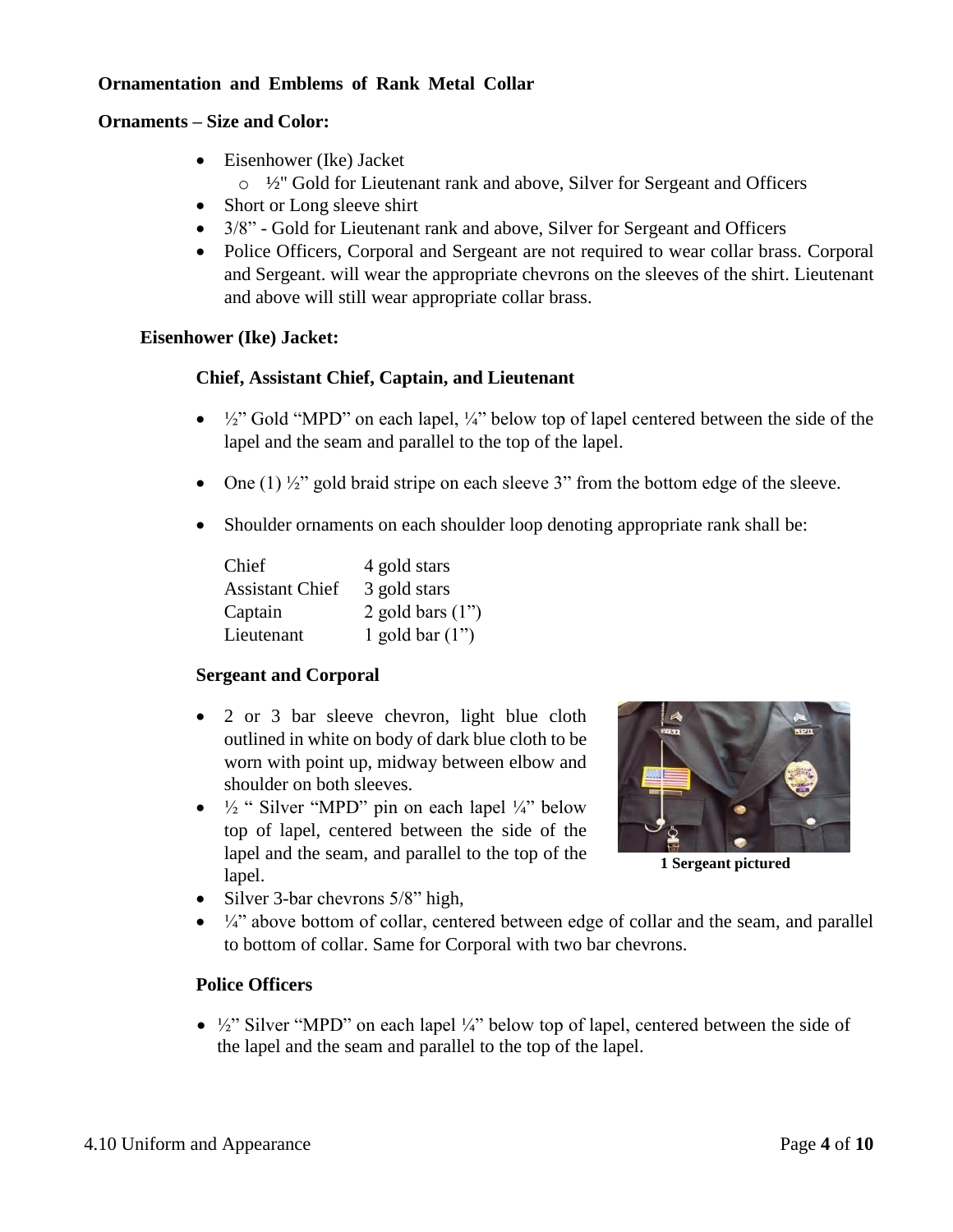### **Shirts - All Ranks:**

- Long sleeve shirts Ornaments are not required, but if worn, will be on each side of collar, ½" back from front of the collar, centered between the top of collar and lower edge and parallel with the top of the collar. Long sleeve shirts without collar liner may also be worn collar open with ornament parallel to the floor.
- Short sleeve shirts are worn collar open. The collar ornaments are not required, but if worn, will be parallel with the floor  $\frac{1}{2}$ " up from the bottom.
- Collar ornaments if worn, shall denote rank by the following:
- No collar brass will be worn on the shirt under an Ike Jacket

Chief 4 gold stars Assistant Chief 3 gold stars

Captain 2 gold bars (1") Lieutenant 1 gold bar (1") Sergeant Silver Chevron 5/8" Corporal Silver 2 bar Chevron 5/8" Officer Silver "MPD" 3/8"





Officer Short Sleeve Long Sleeve – closed collar w/tie



### **Hat ornamentation:**

**Sergeant/ Officer** Silver band across front **Rookie** Black band across front



Sergeant Short Sleeve Sgt. long sleeve w/tie and black night shift t-shirt

**Chief and Assistant Chief** Gold band across front with gold braid brim **Captain and Lieutenant** Gold band across front of hat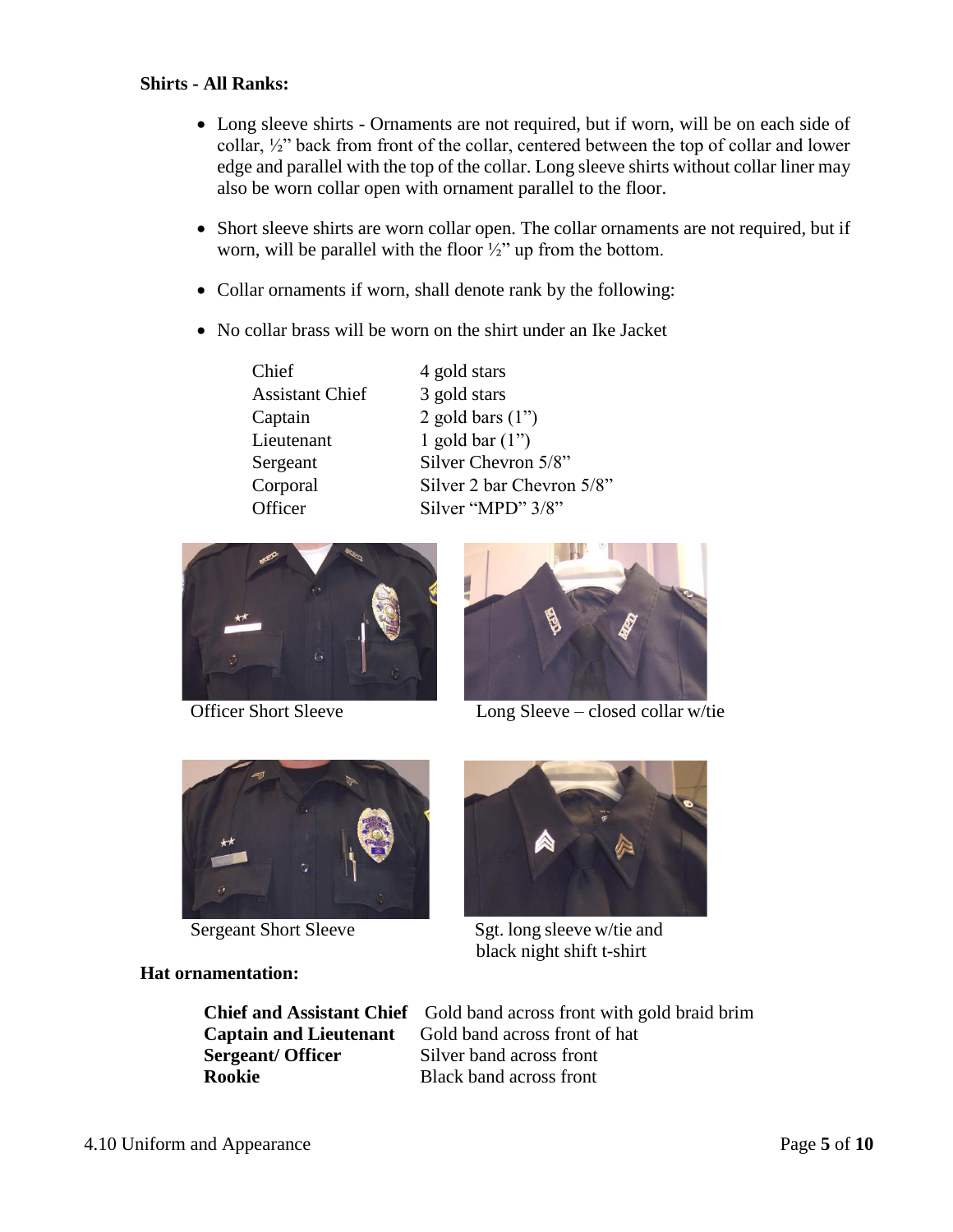#### **Badge and Hat Badge:**

Rank denoted as "Chief", "Assistant Chief", "Captain", "Lieutenant", "Sergeant" or "Police Officer"

#### **Service Stripes & Stars:**

One gold stripe for each year of service, to be worn on left sleeve of Eisenhower 3" up from bottom edge of the sleeve. Bars representing one (1) year of service will be placed immediately above any 5 year stars worn on the Eisenhower Jacket.



Example: 15-19 years on shirt Example: 19 years on Ike



For personnel with over five (5) years' of service, one  $1/2$  " gold/silver star for each five years shall be worn above the name tag on the right pocket of uniform shirts.

#### **Department Shoulder Patch:**

Outline of the State of Montana with Great Seal of the State and the words MISSOULA POLICE is worn  $\frac{3}{4}$ " below seam on left shoulder of all jackets (except leather) and uniform shirts, top edge of patch parallel to floor. Shoulder patch is the same for all ranks.

### **Optional Patches:**

MLEA or FBI NA shoulder patches worn <sup>3</sup>/<sub>4</sub>" below seam on right shoulder and centered on sleeve of Eisenhower jacket and shirts.

Any patch authorized by the Chief of Police to be worn 3" above bottom edge of right sleeve and centered on Eisenhower, 1" above the cuff on the winter shirt.

Another authorized patch will be worn on the right sleeve ¾ inch below the seam and centered.

#### **US Flag:**

When worn on the Eisenhower jacket and winter coats the flag shall be a cloth flag patch worn centered over the right breast pocket. The flag shall be placed parallel to and  $\frac{3}{4}$ " above the pocket.

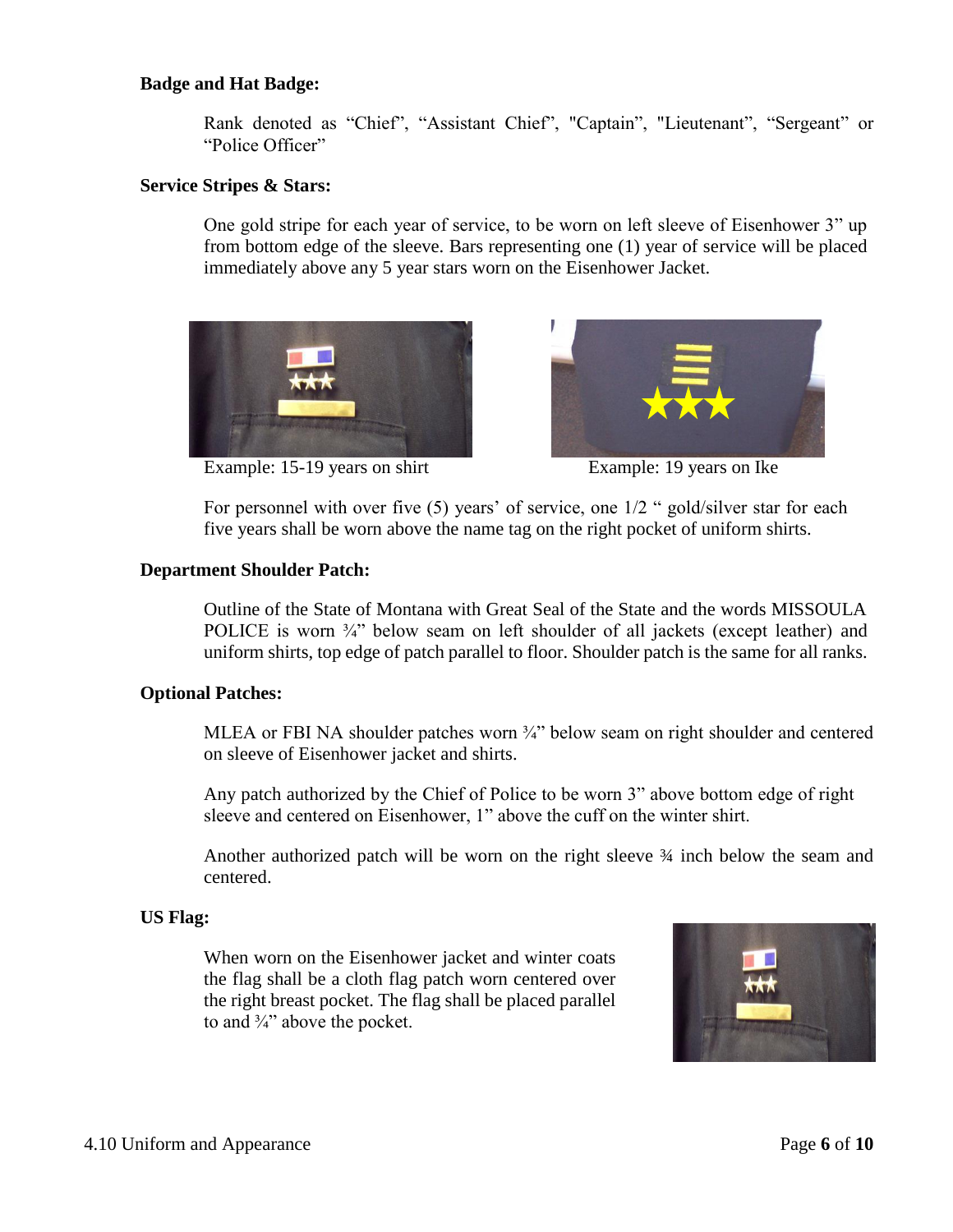When worn on the duty uniform the flag shall be made of enamel and maintain the dimensions of  $1 \frac{3}{8}$ " x  $\frac{3}{8}$ ". This will ensure the flag is the same material and size of personal awards and decorations. When worn alone it



shall be centered over the right pocket and positioned  $\frac{1}{4}$  above the name tag. When worn with personal decorations the flag shall be worn horizontally with personal awards. The flag shall be worn closest to the center of the chest to the right of all personal awards as observed while facing the Officer. If the Officer has three or more personal awards the flag will be worn on a second row stacked directly above personal awards and centered.

Officers who have been honorably discharged from the Armed Forces shall be authorized to wear a flag distinguishing their respected military branch of service in place of the above mentioned enamel flag. Military Service Recognition Flags will be of the same dimensions and composite as the above mentioned enamel flag and will be worn in the same order of precedence. Officers who have received an honorable discharge from multiple military branches shall be authorized to wear only one Military Service Recognition Flag.



#### **Awards, Medals, Ribbons and Special Unit Pins:**

When worn on the Eisenhower jacket Award Medals may be worn horizontally in order of precedence with the most highly rated award worn closest to the center of the chest to the right of all subsequent awards as observed while facing the Officer. The Award Medals shall be worn in line with the top seam of



the right pocket from right to left. Special Unit Pins, Award Ribbons or other accessories are not authorized for wear on the Eisenhower jacket.

When worn on the duty uniform Special Unit Pins and Award Ribbons may be worn and centered above the right breast pocket  $\frac{1}{4}$  above the name tag. All Award Ribbons will be worn horizontally to each other from right to left in order or precedence with the most highly rated award worn closest to the center of the chest to the right of all subsequent awards as



observed while facing the Officer. Personal Award Ribbons shall be worn no more than three abreast horizontally. In the event that the individual Officer rates more than three awards a second row of awards shall be worn centered directly above the first with the award of highest precedence being worn on the highest row to the right of all subsequent awards. All Award Ribbons shall be made of enamel and maintain the dimensions of 1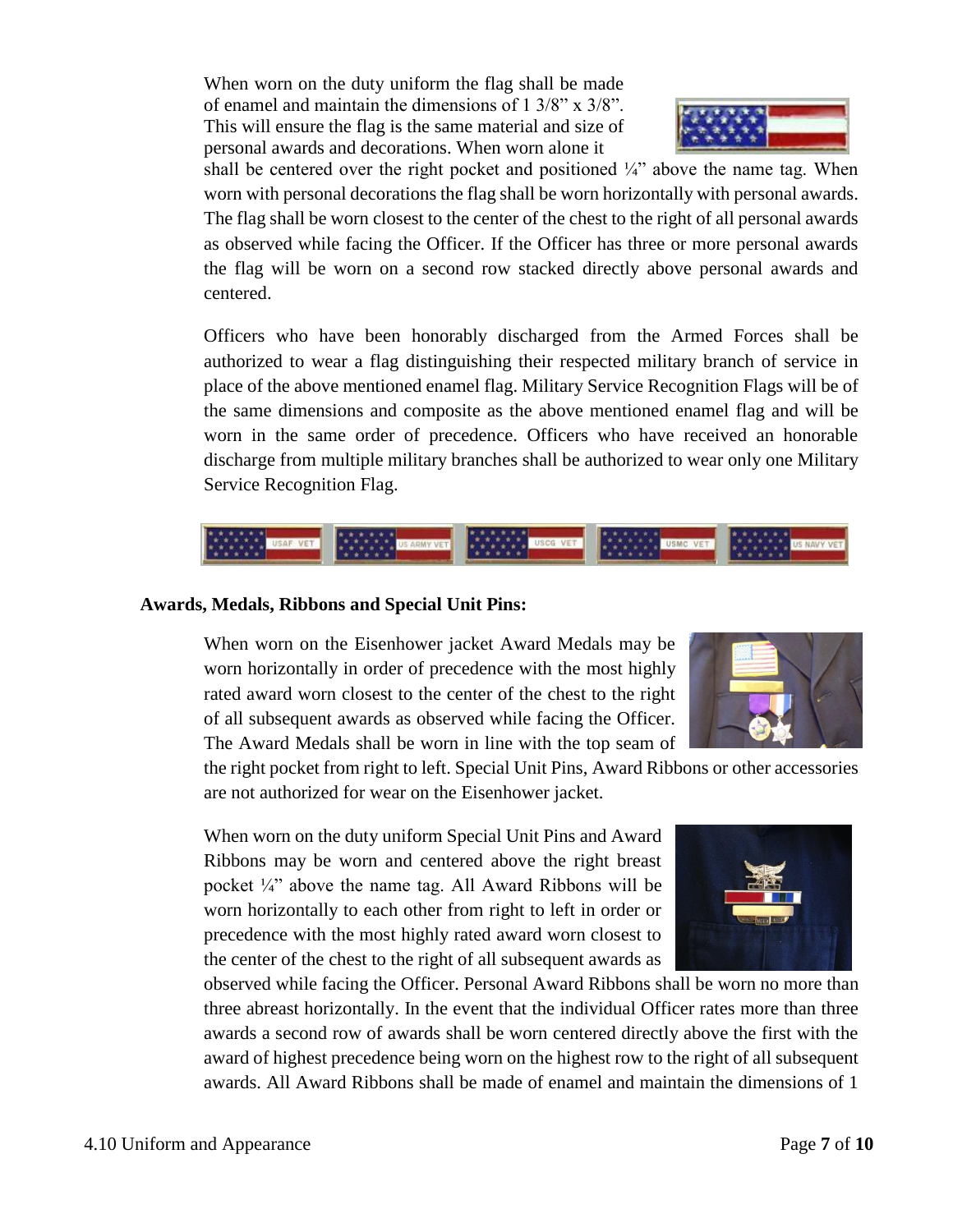3/8" x 3/8". Special Unit Pins may be worn on the duty uniform at the individual Officers discretion. When worn alone Special Unit Pins will be worn centered over the right breast pocket and positioned  $\frac{1}{4}$  above the name tag or service stars whichever is higher. When worn with personal decorations Special Unit Pins will may be worn stacked  $\frac{1}{4}$ " above personal decorations and centered or worn horizontally at the individual Officers discretion.

### **Specialized Duty Assignment Dress**:

Unless otherwise approved, on-duty non-uniformed personnel will carry on their person the following:

*Authorized firearm secured in a department authorized holster or fanny pack, handcuffs or other authorized restraint device, Badge and ID.*

#### **Detectives and Non uniformed on duty sworn personnel**

- The standard dress code for detectives will be business attire.
- Denim jeans, shorts and pants with holes, tears and/or stains will not be allowed in normal circumstances.
- Shirts may be button front with a collar, crew neck dress shirt, or V- neck with a shirt underneath. If any shirt is worn un-tucked, it must have a square bottom. T- shirts or sweatshirts are not allowed.
- Badge must be worn on belt clip adjacent to weapon.
- All clothing will be conducive to the working environment. However, consideration shall be given to tradition, expectations and requirements of others when selecting the appropriate clothing for the event or activity the detective is involved in.
- Footwear for detectives must be appropriate and will exclude athletic shoes.

#### **Undercover and Rough Duty:**

• Denim jeans, tennis shoes and casual attire will be allowed.

#### **Court Dress (all officers)**

#### **Municipal/Justice Court:**

Professional business attire and/or duty uniform is required in Municipal and Justice Court.

#### **District or Federal Court:**

Class A dress Uniform or professional business wear is required for District or Federal Court.

Male Officers – Class A dress uniform without hat OR coat and tie is required.

Female officers - Class A uniform without hat OR professional business attire.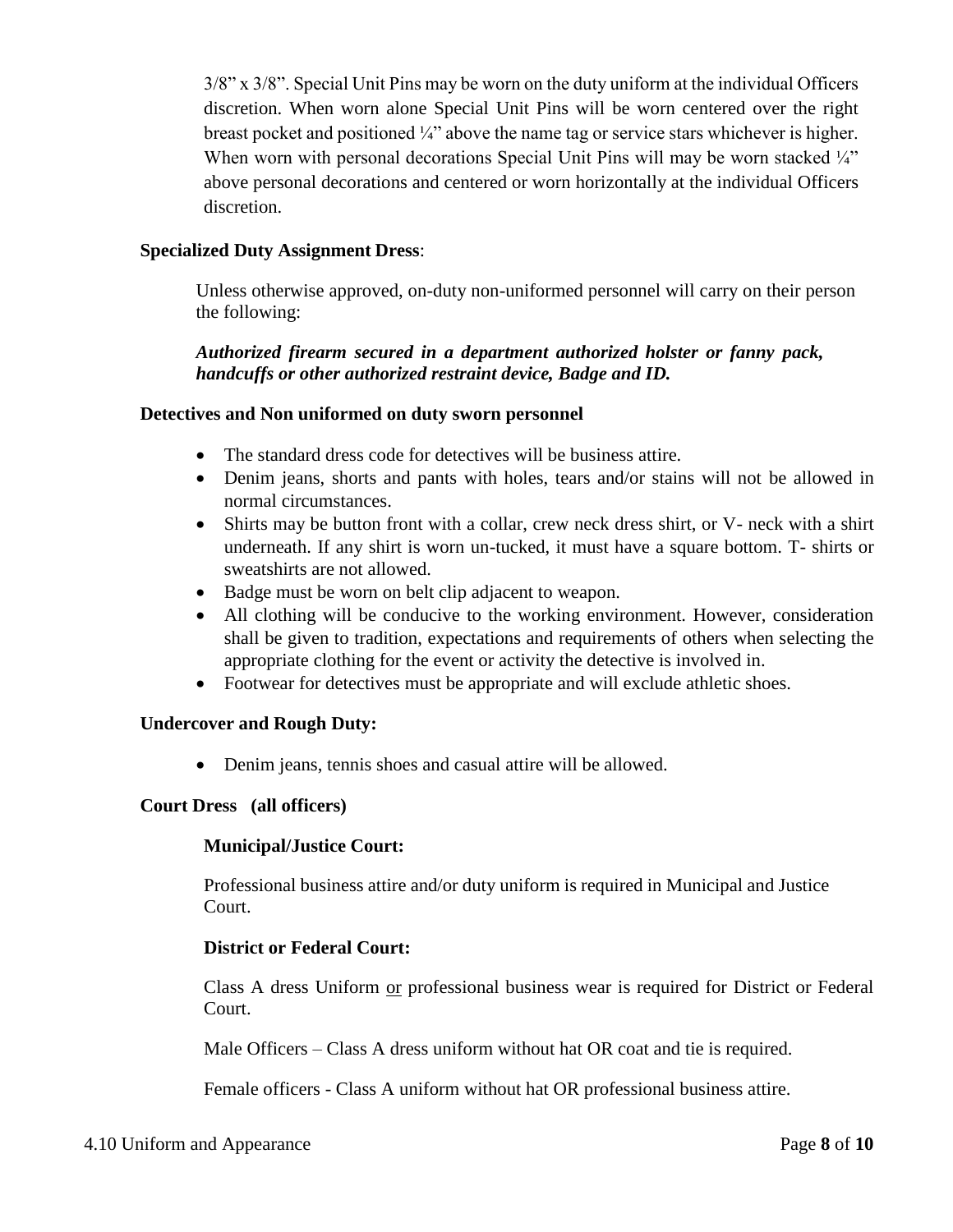#### **Training and Presentation Dress Code:**

For training and presentations officers will wear professional business attire or training appropriate clothing. Officers may also wear khaki "docker" style or tactical style pants with a polo shirt with the Missoula Police Department logo above the left breast pocket.

### **Street Crimes Unit Uniform**

The Street Crimes Unit dress code will be mission specific. The SCU will therefore be allowed greater discretion in the type of clothing to be worn as dictated by each operational assignment, including maintaining ready access to the uniform of the day.

The Street Crimes Unit will take into consideration the varying need for less obvious identifiers as law enforcement (i.e. exposed badge, gun, emblems etc.) However, the Street crimes Officer shall be quickly capable of identifying him/herself as such. All clothing will be conducive to the working environment.

### **Other Specialty Unit and Assignment Uniforms:**

Refer to Uniform Itemized List for the following assignment and special team uniforms

- Bicycle Patrol
- SWAT, CDU and EOD Uniforms
- Honor Guard
- $\bullet$  K-9 Unit
- Motor Patrol

### **Grooming and Appearance**

Supervisors are responsible to ensure the proper grooming and appearance policy is adhered to:

### **Male Officers:**

- **Hair:** Hair must be clean and neat. The style will not taint the Department's public image or impede the employee's performance. Hair shall not be worn longer than the top of the shirt collar at the back of the neck when standing with the head in a normal posture. The hair will not extend over the top of the ears and should not interfere with the wearing of standard issue headgear.
- **Mustache and Beards:** Moustaches, if worn, will be of moderate length and neatly trimmed and will not extend more than one quarter inch below or one quarter inch past the corners of the mouth. No handle-bar mustaches will be allowed. Full Beards must be kept neat and well-trimmed . Classic style Goatees that include a moustache will be allowed if kept short and must be neat and well-trimmed. A "chin beard" extending from the corners of the mouth around the chin will be allowed if kept short and neat in appearance. Soul patches are not permitted.